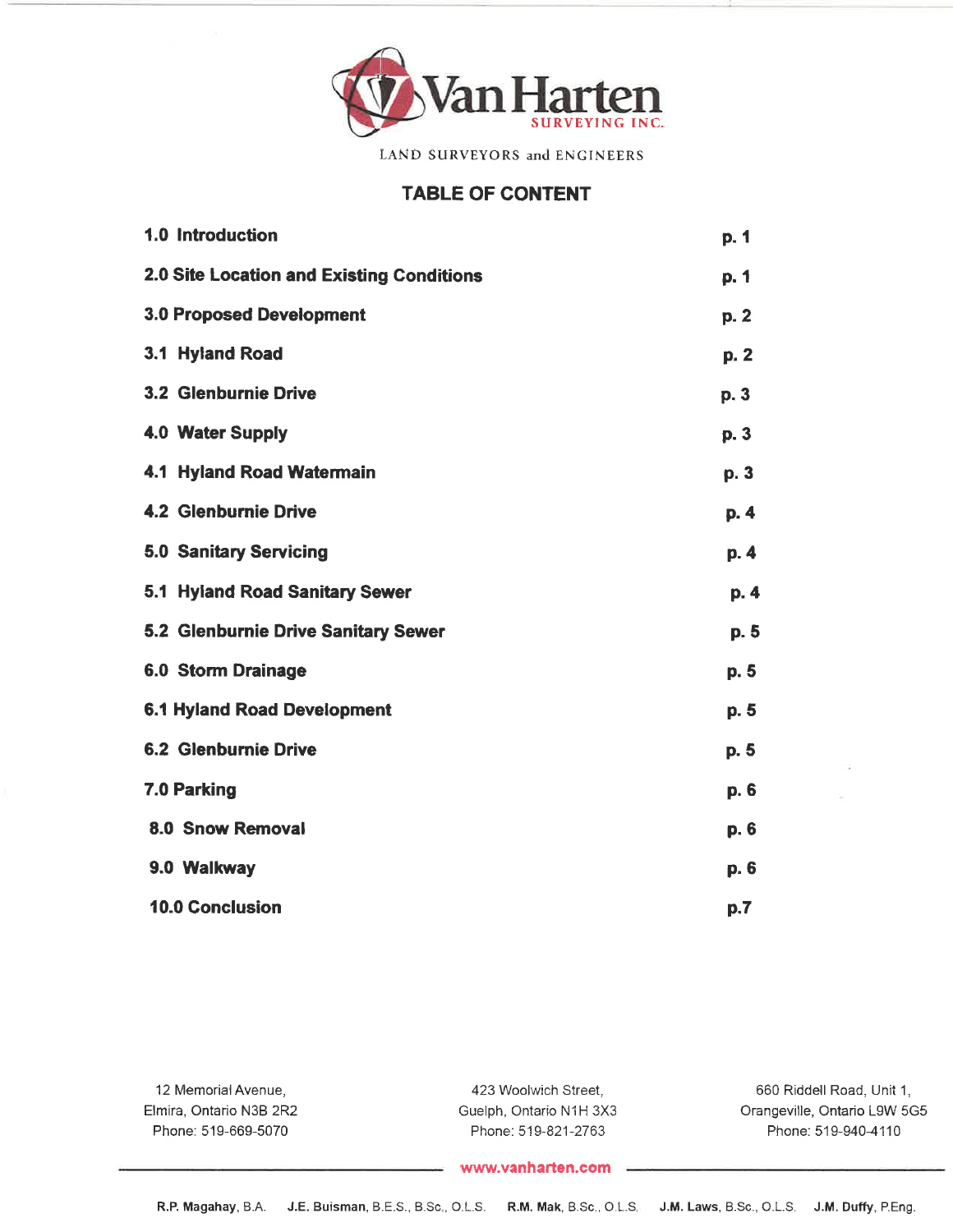

LAND SURVEYORS and ENGINEERS

August 30,202021203-13

Dunnink Homes 4988 Jones Base LineGuelph, OntarioNOB 2JO

Attention: John Dunnink

Dear Sir:

#### Re:Functional Servicing Hyland Road and Glenburnie Drive ExtensionsGity of Guelph, Ontari0

#### 1.0 lntroduction

Van Harten Surveying lnc. is pleased to submit this report regarding the proposed residential development located in the northeast section of Guelph. This work wasauthorized by Mr. John Dunnink of Dunnink Homes.

The project involves the proposed construction of six (6) fully serviced single family homes as an extension of Hyland Road and an additional three (3) fully serviced single familyhomes in order to protect the existing woodlot on the property. These three (3) lots will be serviced from the cul-de-sac on Glenbumie Drive. The purpose of this functional servicing report is to evaluate the supply and distribution of municipal water; evaluate the sanitary servicing; and evaluate the general surface drainage characteristics of the development.The wetlands, east of the proposed development, are presently owned by the applicant.

# 2.0 Site Location and Existing Gonditions

The subject lands are located near Eramosa Road and Victoria Road in the northeast section of Guelph. The northem part of this development will be an eastem extension ofHyland Road and the southern part will be serviced from the existing cul-de-sac on Glenburnie Drive. The proposed Hyland Road extension is abutting existing residential developments and surface drainage is generally directed to an existing 450 mm diameter culvert in the southeast corner that conveys water to a protected wetland to the south. Theproposed Glenburnie Drive extension is abutting existing residential developments to the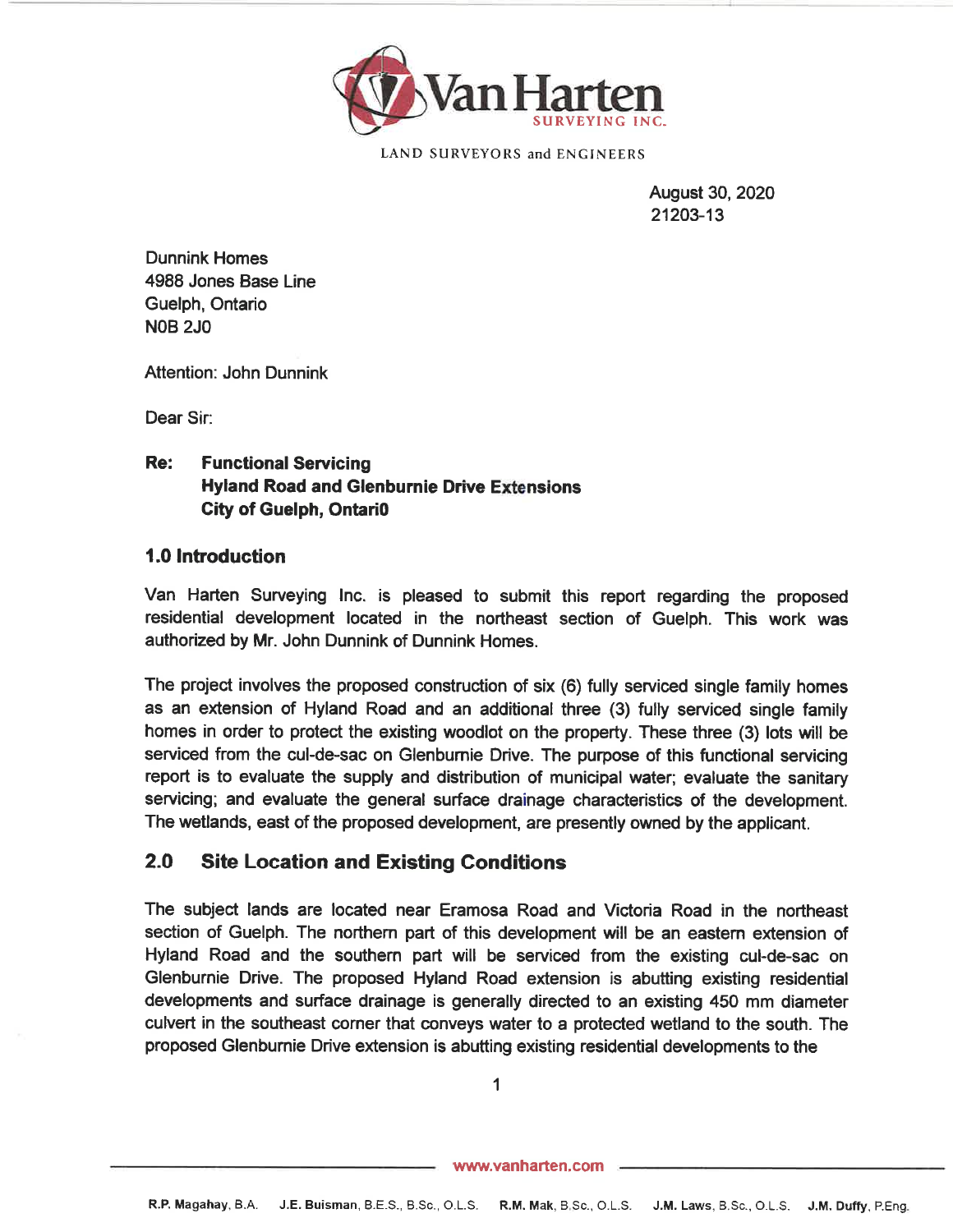

north, west, and south with overland surface flow towards protected wetlands to the east.The existing building on the Hyland Road development will be demolished including theasphalt driveway. There are no private wells on either property.

# 3.0 Proposed Development

The subject lands are located at the eastern limit of a fully serviced and established residential subdivision in the northeast section of Guelph. The Hyland Road extension covers 1.065 ha and includes the development of six (6) lots under a Draft Plan ofSubdivision Development. The City of Guelph opposes individual sewage pumps where the ovvner would become responsible for their own pump. The applicant has agreed, as proposed, by the City to install a central pumping station where sewage will flow by gravity to this single pumping station. lf the City is not interested in maintaining this pumping station,the applicant is proposing a communal annual fee for each home owner in this development to go into a trust account for maintenance purposes and the City reduce their property taxes accordingly. The applicant is also proposing to deposit into this trust account sufficient funds to cover the cost of replacement andlor repair of the system for a period of five (5) years from the time the last property owner has purchased their home. The trust account is to be managed by the developer for this five (5) year period after which it is to be managed bythree of the property owners as selected by all the property owners. In the alternative, the developer proposes the City of Guelph enters into an agreement, registered on title, to maintain the pumping station at the cost of the beneficial home owners. These costs will beadded to the City lnvoice.

The proposed houses on the Hyland Road development will be constructed withoutbasements and footings will be no more than 1.2 m below grade to assist in depth ofsanitary sewer and weepers, if needed, will be pumped to the surface. The Glenburnie lots cover 0.674 ha and includes the development of three (3) lots.

The proposed development is located in a WHPA B with a vulnerability score of 6 and is subject to DNAPL policies. The applicant is not aware of any DNAPL products stored orhandled on the property.

# 3.1 Hyland Road

The existing Hyland Road will be reconstructed with the continuation of the existing road cross-section and surface features (sidewalk, curb & gutter, and boulevard) to approximate the limit of the existing wetlands. The road side abutting the wetlands is proposed to be a modified road cross-section with an urban cross-section on the north half of the road and arural cross-section on the south side of the road with no sidewalk and curb & gutter. lnstead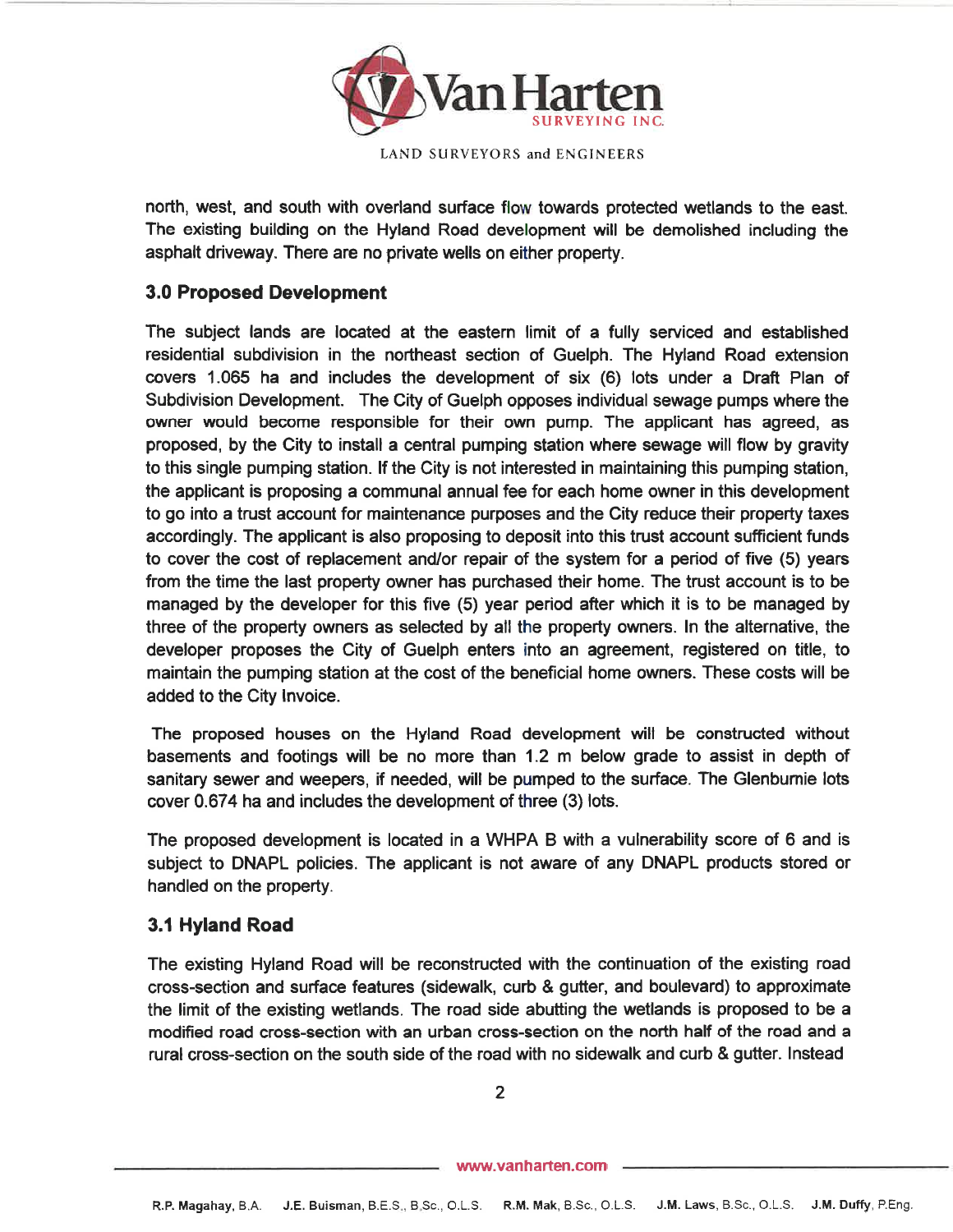

LAND SURVEYORS and ENGINEERS

of curb & gutter a 0.6m paved shoulder will be constructed and the slope will be covered with 150mm rip-rap for erosion protec{ion and promote spread drainage entering thewetlands (see fig. 1).

The road elevations of the proposed Hyland Road reconstruction will be elevated (approximately 0.4m) to eliminate the existing steep grade and to provide for a morefavourable profile to service the proposed development.

Hyland Road will be provided with a cul-de-sac to provide for tuming movements forvehicles as illustrated on the Grading Plan.

The proposed zoning for this development is to be R-18.

#### 3.2 Glenburnie Drive

The existing cul-de-sac at the east limit of Glenbumie Drive is to remain to accommodate three (3) new single family residences on 0.67 ha of land in accordance with the Gity ofstandards.

A section of the existing curb and gutter on Glenburnie Drive will be removed and newdepressed curb will be constructed to accommodate the newly created driveways Alternatively, the existing curb may be saw-cut for the proposed driveways.

The proposed lot grading on the Glenburnie Drive development is from the front to the rearas illustrated on the Grading Plan.

The proposed zoning for this residential development is to be R-1B.

#### 4.0 Water Supply

The City of Guelph has modelled the proposed development in the City's water model and itappears that sufficient and adequate capacity is available from the City's water supply anddistribution system pressures. Water pressure in the water mains in the vicinity of the

proposed development under certain conditions such as peak hour demand scenario atlocations with elevation at 365m height AMSL could range from 38.0 to 42 psi (40 psi +l- 2.5 psi) and average day demand scenario at locations with elevation at 357 m height AMSLcould range from 47.5 to 52.5 psi (50psi +/- 2.5 psi) in the existing water system. The second level of the proposed single family house is approximately 357 m height AMSL.

3

www.vanharten.com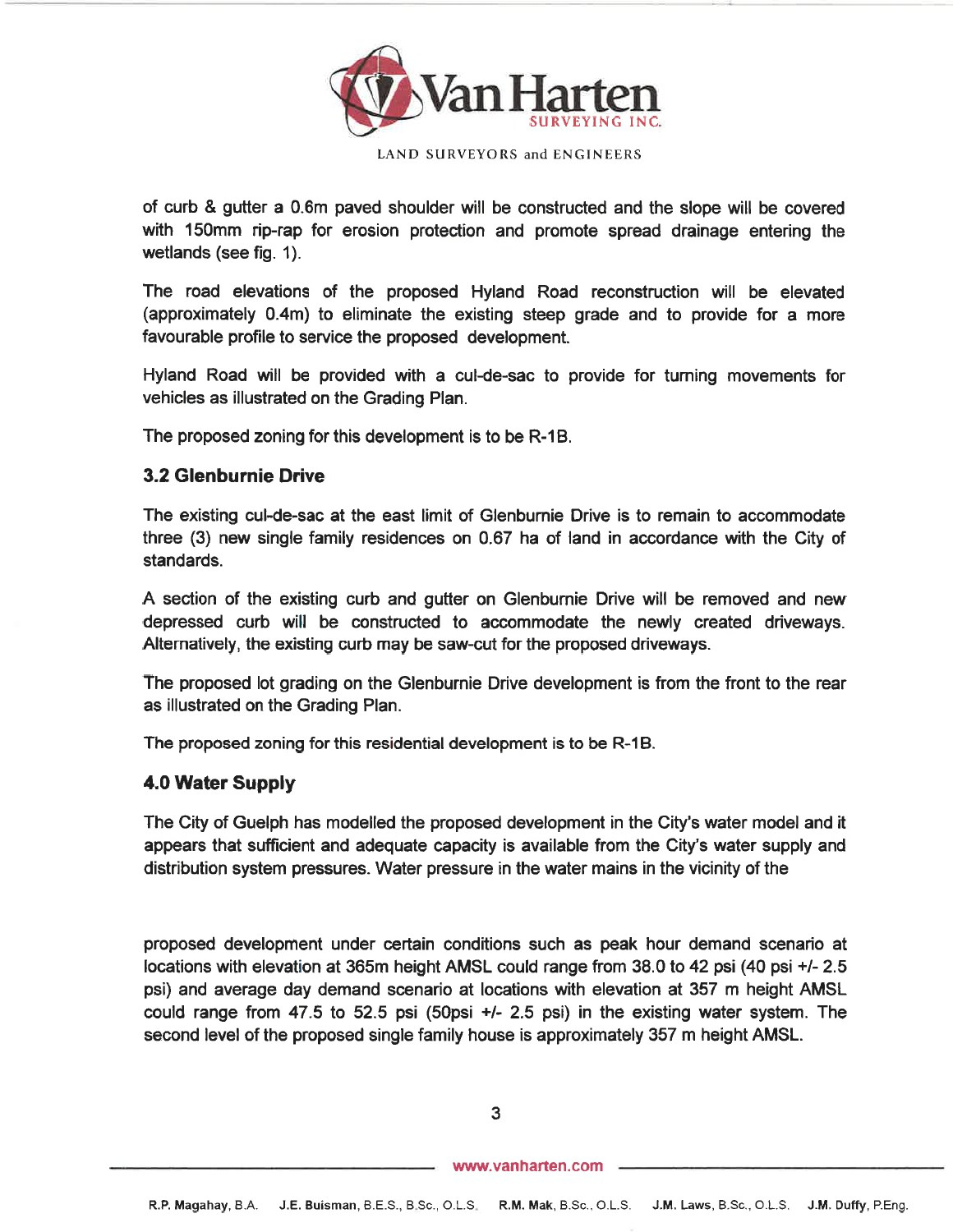

## 4.1 Hyland Road Watermain

The Hyland Road development will be serviced by an extension of the existing 150 mm diameter water main to suit the development. The domestic water service connection services will 25mm diameter copper as per City of Guelph standards. The proposed water main will be designed and constructed in accordance to City's standards including burialdepth of a minimum of 2 metres below finished grades and pipe material comprisíng PVC DR-18. Fire hydrants will be added, if required, to satisfy spacing requirements of the municipality and Ontario Building Code. The Watermain Laterals will be installed inaccordance with City of Guelph Standard SD-55

## 4.2 Glenburnie Drive

The domestic water service connections will be connected to the existing 200mm watermainon Glenburnie Drive. Minor extension/adjustment of the 200mm diameter watermain may be required to suit the domestic water services connections. The domestic water service connection services will 25mm copper in diameter as per City Of Guelph standards. Fire hydrants will be added, if required, to satisfy spacing requirements of the municipality andOntario Building Code.

# 5.0 Sanitary Servicing

The City of Guelph has modelled the City's sanitary sewer and concluded that sufficient and adequate capacity is available in the existing sanitary sewer along Hyland Road and Glenbumie Drive and the downstream sanitary sewer systern to accommodate discharge ofsanitary flows from the proposed development. The sanitary laterals will be installed as per City of Guelph Standard Drawing SD-55.

#### 5.1 Hyland Road Sanitary Sewer

The existing sanitary sewer on Hyland Road is too shallow to accommodate gravity sewageflow from the proposed Hyland Road Development. Therefore, it is proposed to construct a gravity sanitary sewer flowing into a communal pumping station on an easement adjacent Hyland Road. From here, the sewage will be pumped to the existing sanitary sewer maintenance hole via a force-main. The pumping station and force-main will be designed byan outside consultant/manufacturer. The detailed design of the proposal will be submitted to the City Guelph Engineering Department during the Engineering review in the next stage of approvals. The gravity sanitary sewer service connection will a 100mm PVC pipe as per Cityof Guelph standards.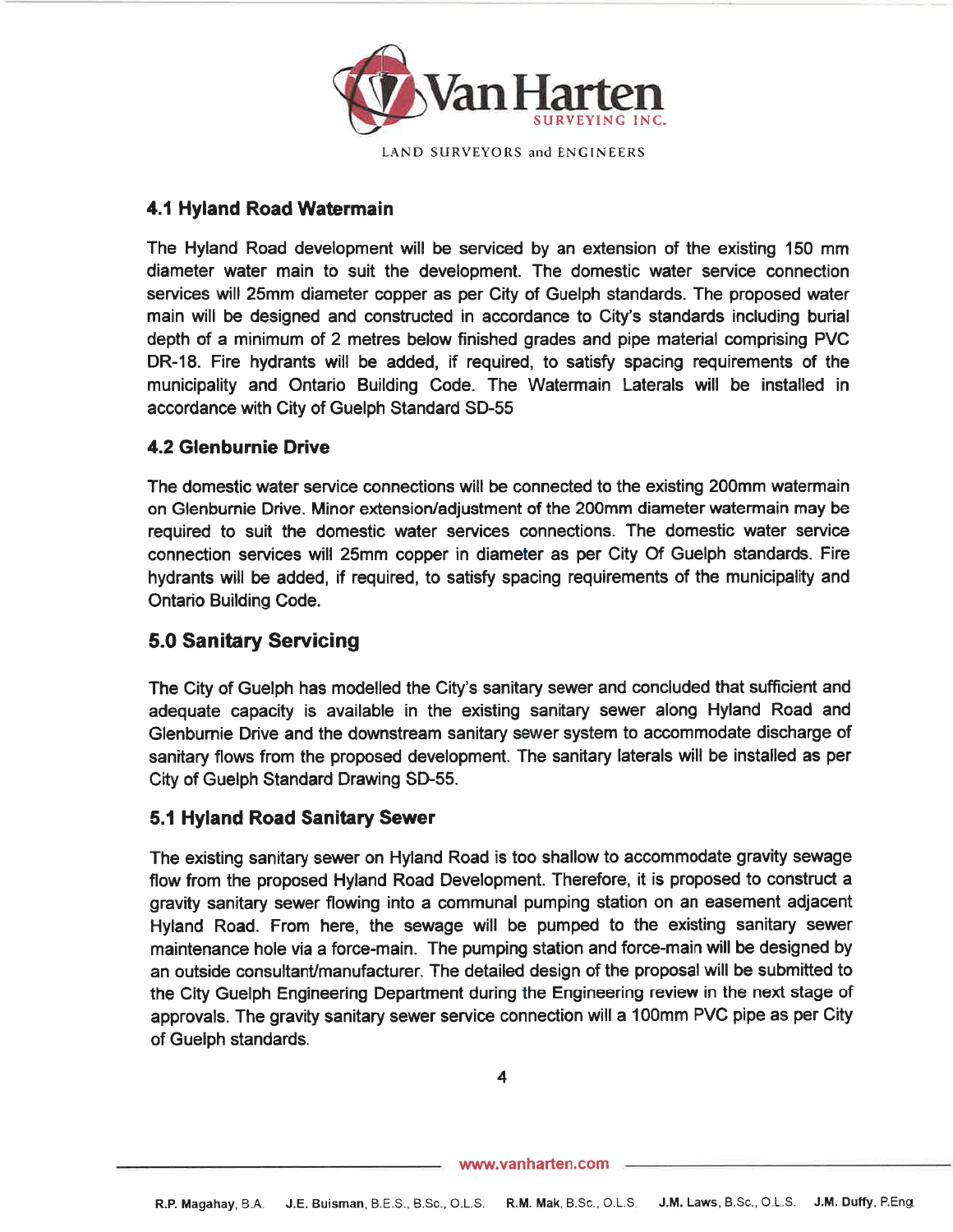

#### 5.2 Glenburnie Drive Sanitary Sewer

It is proposed to extend, if required, the existing 200mm diameter sanitary sewer from the terminus manhole to a new manhole to service the sanitary service connections. The proposed homes will be serviced with individual 100mm diameter gravity serviceconnections will not be located below proposed paved driveways on these of lots.

# 6.0 Storm/Lot Drainage

The pre and post surface drainage is discussed in surface drainage only. Additional information is available in the Storm Water Management Report and it should read inconjunction with this report.

## 6.1 Hyland Road Development

The pre-development drainage is generally towards the south with an outlet (450mm culvert)crossing Hyland Road into the existing wetland. The post-development drainage remainssimilar to the pre-development. Lots 4 to 9 drainage are from the rear wall of the houses to the front via vegetated swales. The balance of the drainage in the rear yards is to roughly midpoint of the lots. The drainage is collected in a grassed swale and conveyed to the wetlands. Additional information is contained in the Water Management Report in reference to Water Quality. Roof drainage from the Hyland Road Development will be discharged on the vegetative surface towards the wetlands. Alternatively, the roof drainage may be collected ina soak-away pit complete with down spout overflow provision and filter.

The drainage of the westbound lane of Hyland Road reconstruction is dispersed in sheetflow over 150mm rip-rap on the ditch slopes into the wetlands. The drainage through the 450mm cross-culvert under Hyland Road extension will be dispersed by a flared configuration structure of 150mm rip-rap at the outlet of the culvert. Alternatively, a culverl end section may be installed at the outlet (OPSD 801.02). The storm sewer/culvert will be designed as per City of Guelph requirements. The eastbound lanes of Hyland Road iscaptured in a storm sewer system and then directed to the wetlands.

The major system will be conveyed overland to the wetlands via Hyland Road including150mm rip-rap for erosion protection.

#### 6.2 Glenburn¡e Drive

The pre-development drainage is generally towards the east crossing the future walkwayinto the adjacent wetland. The post-development drainage pattern remains identical to the pre-development. Please refer to the Stormwater Management Report for additional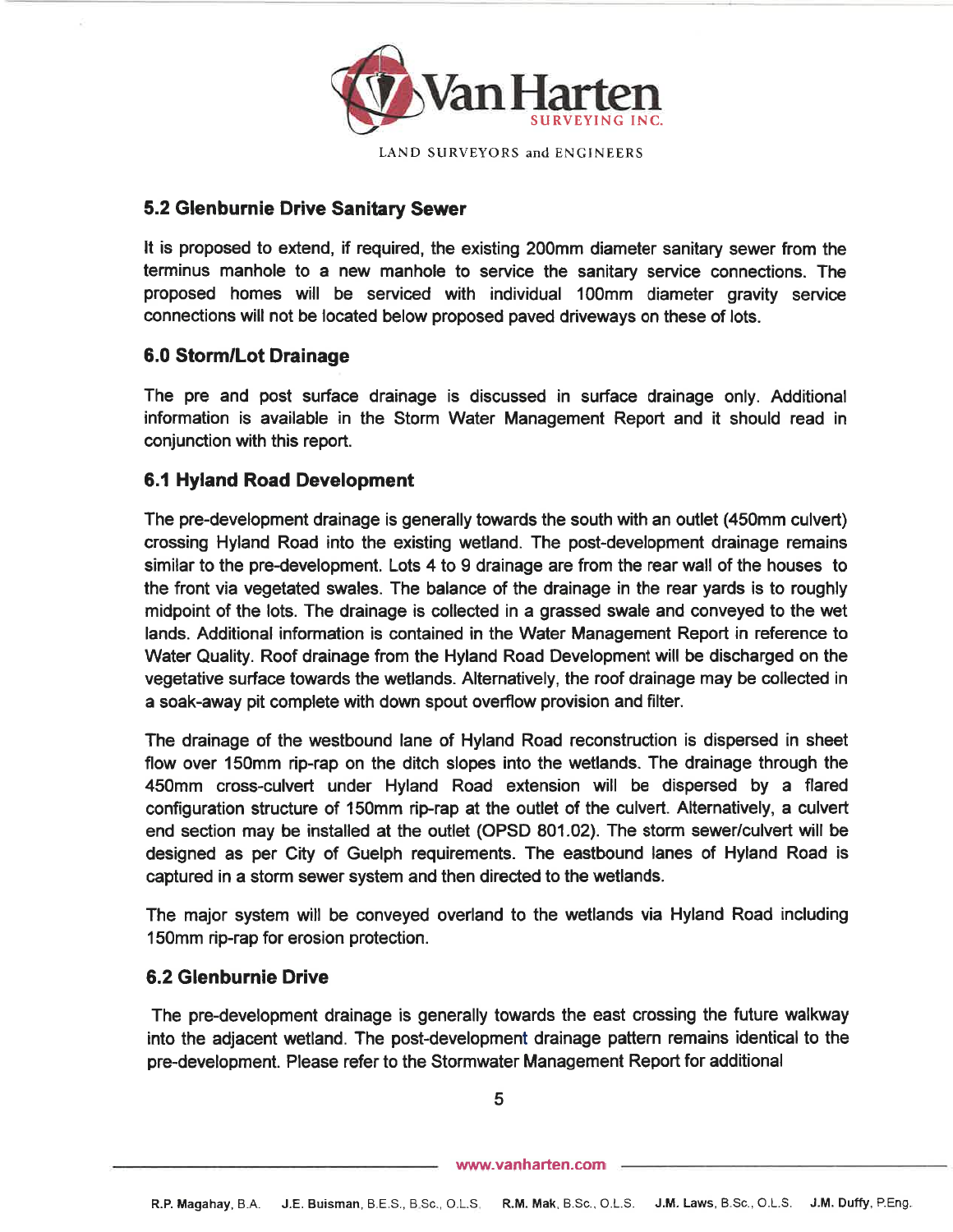

LAND SURVEYORS and ENCINEERS

information to pre- and post-development stormwater runoff conditions. Roof drainage from the Hyland Road Development will be discharged on the vegetative surface towards the wetlands. Alternatively, the roof drainage may be collected in a soak-away pit complete withdown spout overflow provision.

There will be no additional run-off directed to the existing storm sewer on Glenburnie Drive to avoid additional analysis of the downstream existing ponds for available capacity. The drainage of the proposed lots will be contained and treated within the property withadditional information available in the Storm Water Management Report.

The major storm system will be conveyed to the wetlands via the lawn areas of thedevelopment including 150mm rip-rap buffer for erosion protection.

## 7.0 Parking

The development functions in a regular single family residential subdivision with visitors' parking in the individual driveways.

#### 8.0 Snow Removal

Hyland Road and Glenburnie Drive are existing roads and under the jurisdiction of the City of Guelph. The City of Guelph has its own snow removal management and salt applicationpolicies. Any direct run-off will be directed and captured in catchbasin(s).

#### 9.0 Walkway

The applicant proposes to convey to the City of Guelph a block of land behind Glenburnie Drive development consisting of 10.0 meters in width for the future Nature Trail and walkway. With associated grading and any other trail requirements between the rear of Glenburnie Drive development and east of the existing wetlands will be separated by a chain link fence as illustrated on fig. 2. The drainage from the Glenburnie Drive development may be conveyed over the Nature Trail in sheet flow or via pipe under the Nature Trail in concentrated flow at one or more locations. This detail may be finalized in the design phase. Rip-rap may be placed on the west side of the Nature Trail for erosion control similar to theproposal on Glenburnie Drive.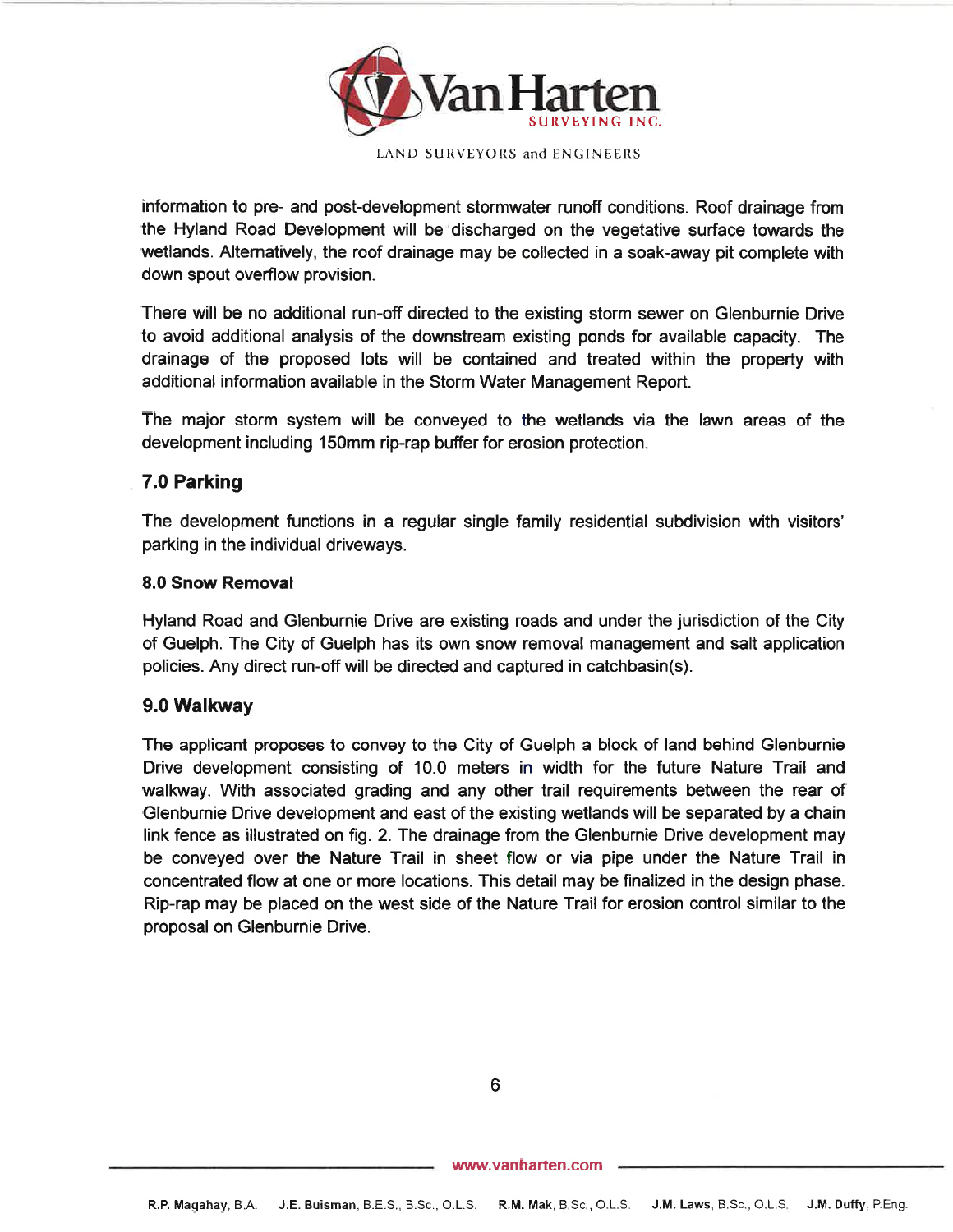

## 10.0 Gonclusions

Dunnink Homes is applying for the infill development located north of Hyland Road and eastof Glenburnie Drive. This report has been prepared to support the application as follows:

- 1) Road access may be provided from Hyland Road and Glenburnie Drive.
- 2) Municipal water supply for domestic purposes and fire protection will be provided from the existing watermains on Hyland Road and Glenburnie Drive. Analysis by the City of Guelph has shown water supply is adequate to service thedevelopment.
- 3) Sanitary sewer services will be provided to the existing sanitary sewers on Hyland Road and Glenburnie Drive. Analysis by the City of Guelph has shownthat the existing sanitary sewers are adequate to service the development.
- 4) Storm drainage will be provided via back yard swales directed to the wetlands and storm sewer. Additional detailed information is provided in the StormwaterManagement Report.

Finally, this report is intended to illustrate the feasibility of the proposed development and toobtain draft plan approvals. The authors are aware that the grading plan lacks certain desigr nformation; such as, inverts, grades, material specifications, size, etc. Any outstanding ssues, information, and/or additional clarifications will be provided in the engineering submission phase of the approval process.

Respectfully submitted,



J. Duffy, P.Eng

7

www.vanharten.com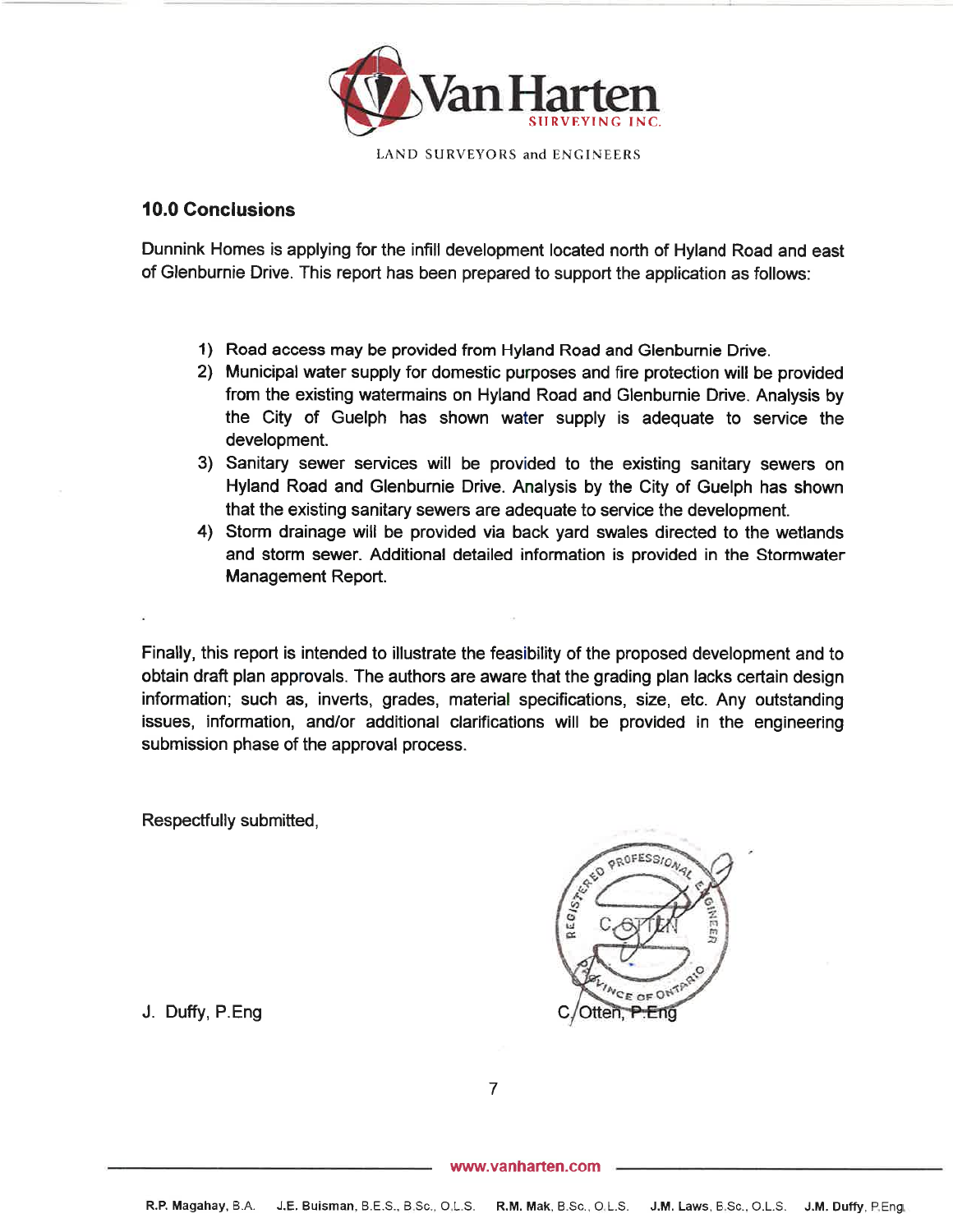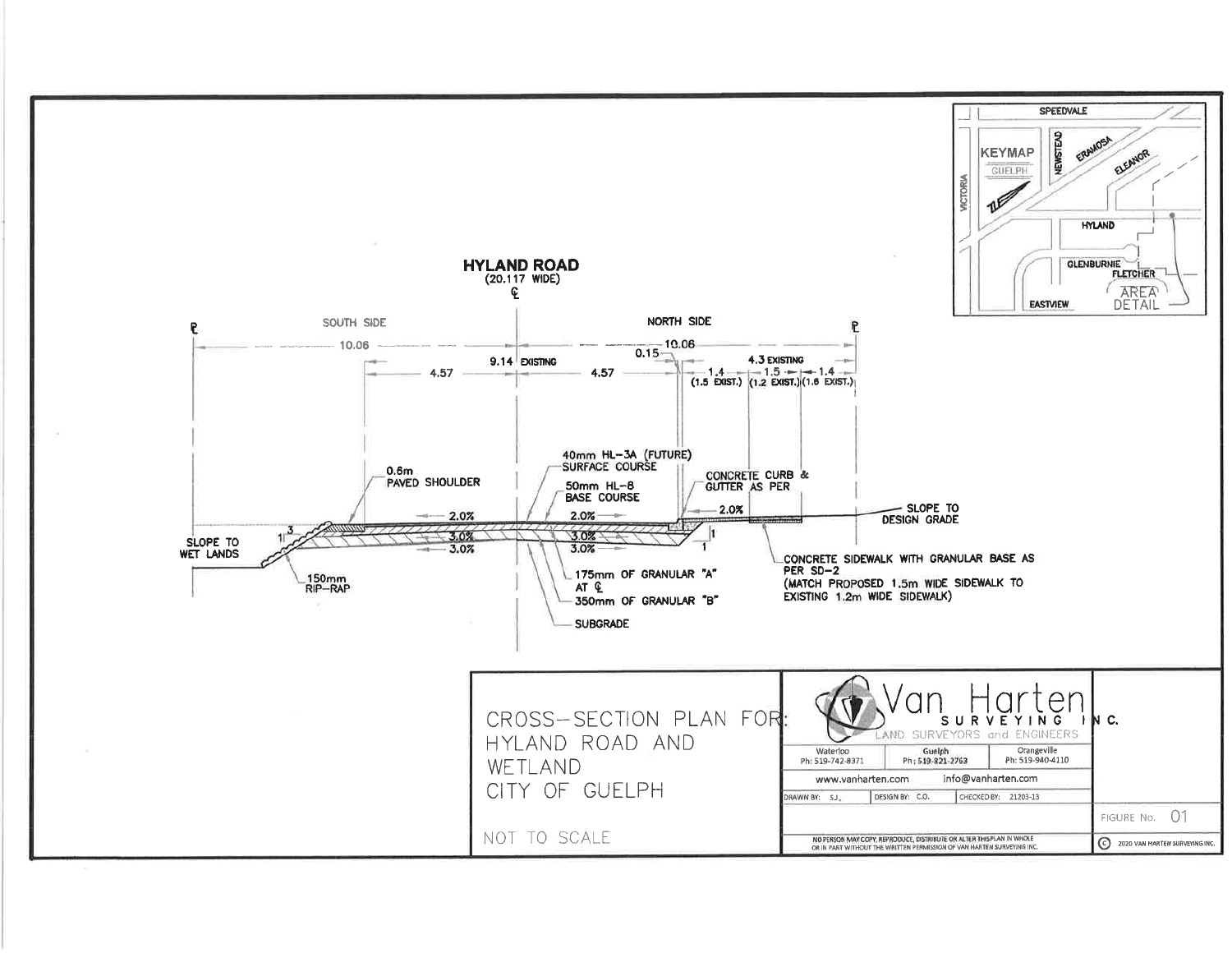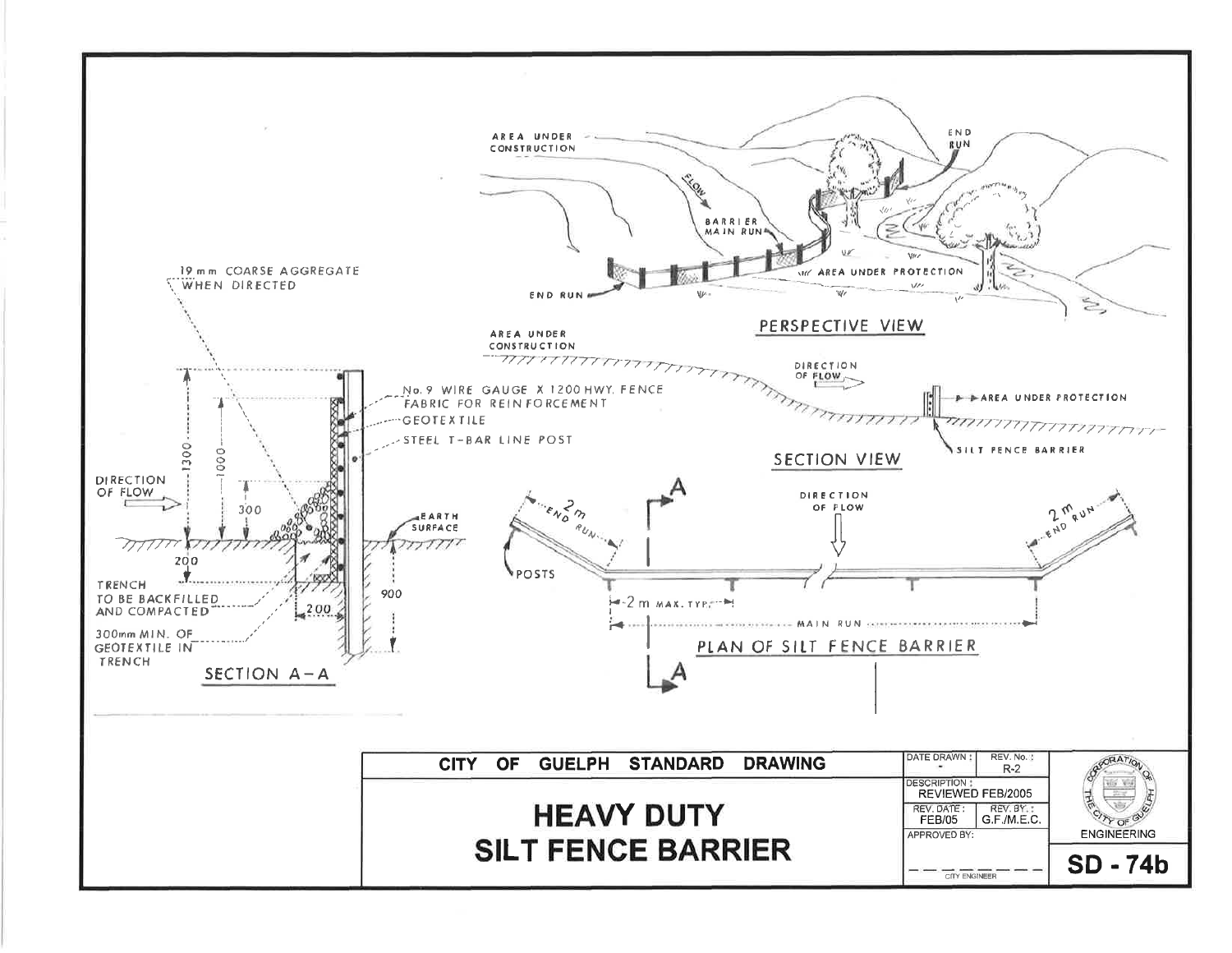

**TYPICAL CROSS SECTION** 

| END         |                              | <b>SECTIONS</b>   |       | FOR   | CSP  |               | PIPE - ARCH  |                 |  |             |
|-------------|------------------------------|-------------------|-------|-------|------|---------------|--------------|-----------------|--|-------------|
| SPAN/       | GALV.                        | <b>DIMENSIONS</b> |       |       |      | <b>APPROX</b> |              |                 |  |             |
| RISE        | <b>METAL</b><br>THK.<br>(mm) |                   |       | A     | B    | н             |              | w               |  | <b>BODY</b> |
|             |                              | 25                | (Max) | $*25$ | ± 30 | 250           | <b>SLOPE</b> |                 |  |             |
| 560 M 420   | $1-6$                        | 180               |       | 150   | 585  | 915           | 2.5          | $1$ $Pe.$       |  |             |
| 680 × 500   | 1.6                          | 230               |       | 150   | 810  | 1220          | 2.5          | l Post          |  |             |
| 800×580     | $\overline{\phantom{a}}$     | -                 |       |       |      |               |              | $\qquad \qquad$ |  |             |
| $910*660$   | 2.0                          | 250               |       | 150   | 990  | 1525          | $2 - 5$      | 1 P c.          |  |             |
| 1030×740    | 2.0                          | 305               |       | 200   | 1170 | 1905          | 2.5          | 1 Pc.           |  |             |
| 1150=820    | 2.8                          | 330               |       | 230   | 1345 | 2160          | 2.5          | 2 Pc.           |  |             |
| 1390×970    | 2.8                          | 455               |       | 305   | 1600 | 2285          | 2.5          | $2Pc$ .         |  |             |
| 1630×1120   | $2 - 8$                      | 455               |       | 305   | 1780 | 2590          | 2.25         | 2 Pc.           |  |             |
| 1880 × 1260 | $2 - 8$                      | 455               |       | 305   | 1955 | 3200          | 2.0          | 3Pc.            |  |             |
|             |                              |                   |       |       |      |               |              |                 |  |             |

#### NOTES:

- 1. All 3 pc. bodies to have 2.8mm sides and 3.5mm centre panels. Multiple panel bodies to have lap seams tightly joined by galvanized rivets or bolts.
- 2. For 1500mm thru 2100mm sizes, reinforced edges to be supplemented with galvanized stiffener angles. The angles to be lattached by galvanized nuts and bolts.
- 3. Galvanized toe plate to be provided when specified, and to be the same thickness as the end section.
- 4. For CSP Bedding Details see SD-31.

| P<br>Galvanized Steel              |
|------------------------------------|
| A<br>W<br>$\overline{\phantom{a}}$ |
| PLAN                               |



**ELEVATION** 



**ELEVATION** 

| GALV.<br>PIPE<br>METAL<br>DIA.<br>THK.<br>(m. m.) | <b>DIMENSIONS</b> |           |                             |           |          | <b>APPROX</b> |              |                  |
|---------------------------------------------------|-------------------|-----------|-----------------------------|-----------|----------|---------------|--------------|------------------|
|                                                   |                   | A<br>± 25 | в<br>$(x \triangleright M)$ | н<br>± 25 | ı<br>±28 | w<br>± 50     | <b>SLOPE</b> | BODY             |
| 300                                               | ۱۰δ               | 150       | 140                         | 150       | 535      | 610           | 2.5          | $1 - \rho_c$     |
| 400                                               | ه ۱۰              | 180       | 260                         | 150       | 660      | 760           | 2.5          | 1 P c.           |
| 500                                               | 1.6               | 200       | 390                         | 150       | 790      | 915           | 2.5          | 1 Pc.            |
| 600                                               | ۱۰۵               | 250       | 300                         | 150       | 1040     | 1220          | $2 - 5$      | 1 Рс.            |
| 800                                               | 2.0               | 305       | 525                         | 200       | 1295     | 1525          | 2.5          | 1 Pc.            |
| 900                                               | 2.0               | 355       | 440                         | 230       | 1525     | 1830          | 2.5          | 2 Pc.            |
| 1000                                              | 2.8               | 405       | 350                         | 280       | 1750     | 2135          | 2.5          | 2 Pc.            |
| 1200                                              | 2.8               | 460       | 625                         | 305       | 1980     | 2285          | 2.25         | 2 Pc.            |
| 1400                                              | 2.8               | 460       | 850                         | 305       | 2135     | 2590          | 2.0          | 2.0 <sub>c</sub> |
| 1600                                              | $2 \cdot 8$       | 460       | 1075                        | 305       | 2210     | 2895          | $1 - 75$     | $3$ $Pc.$        |
| 1800                                              | $2 - 8$           | 460       | 975                         | 305       | 2210     | 3200          | $1 - 33$     | 3 P c.           |
| 2400                                              | 2.0               | 460       | 1980                        | 305       | 2210     | 3505          | $1 - 16$     | 3 Pc.            |

END SECTIONS FOR CSP CIRCULAR PIPE

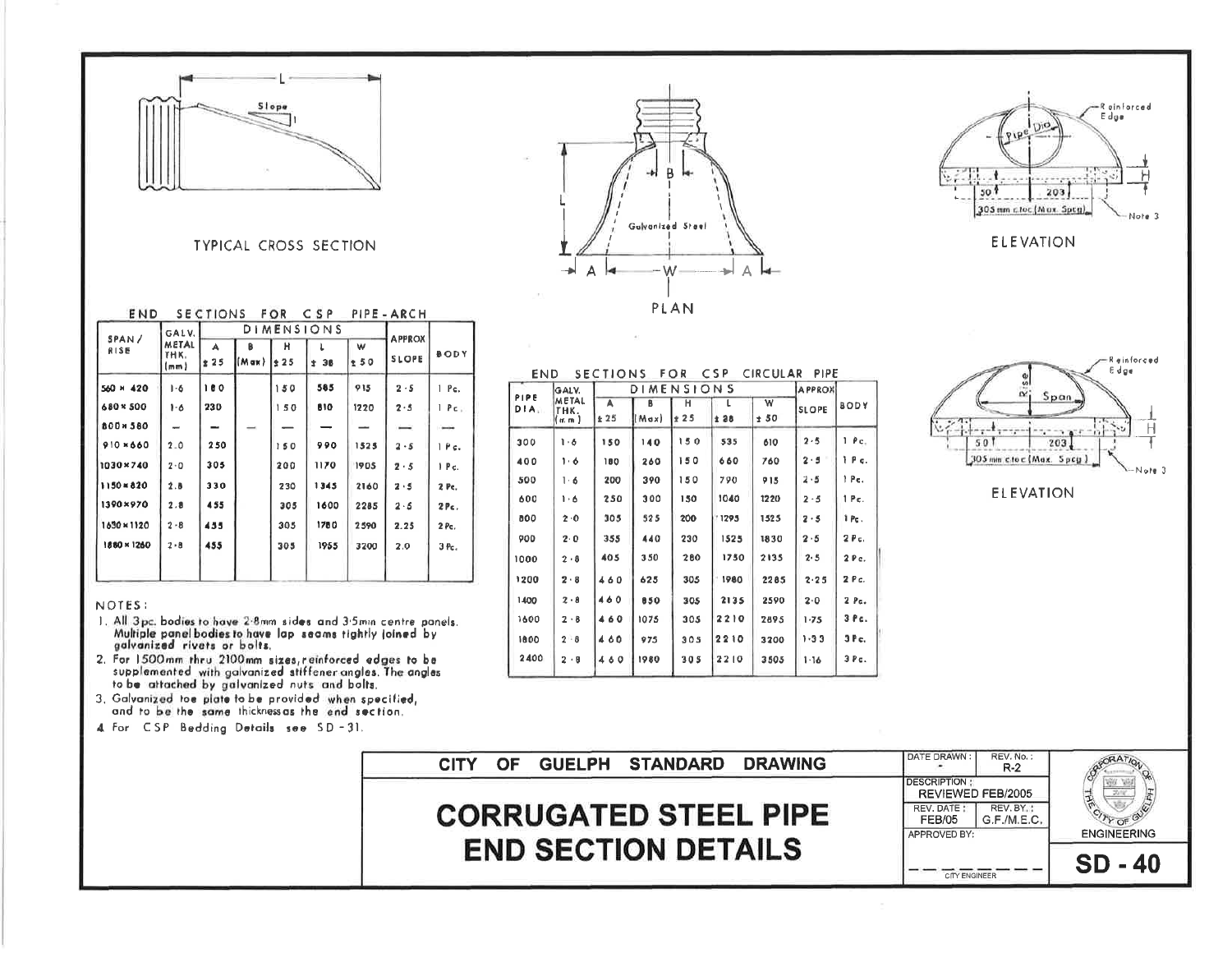